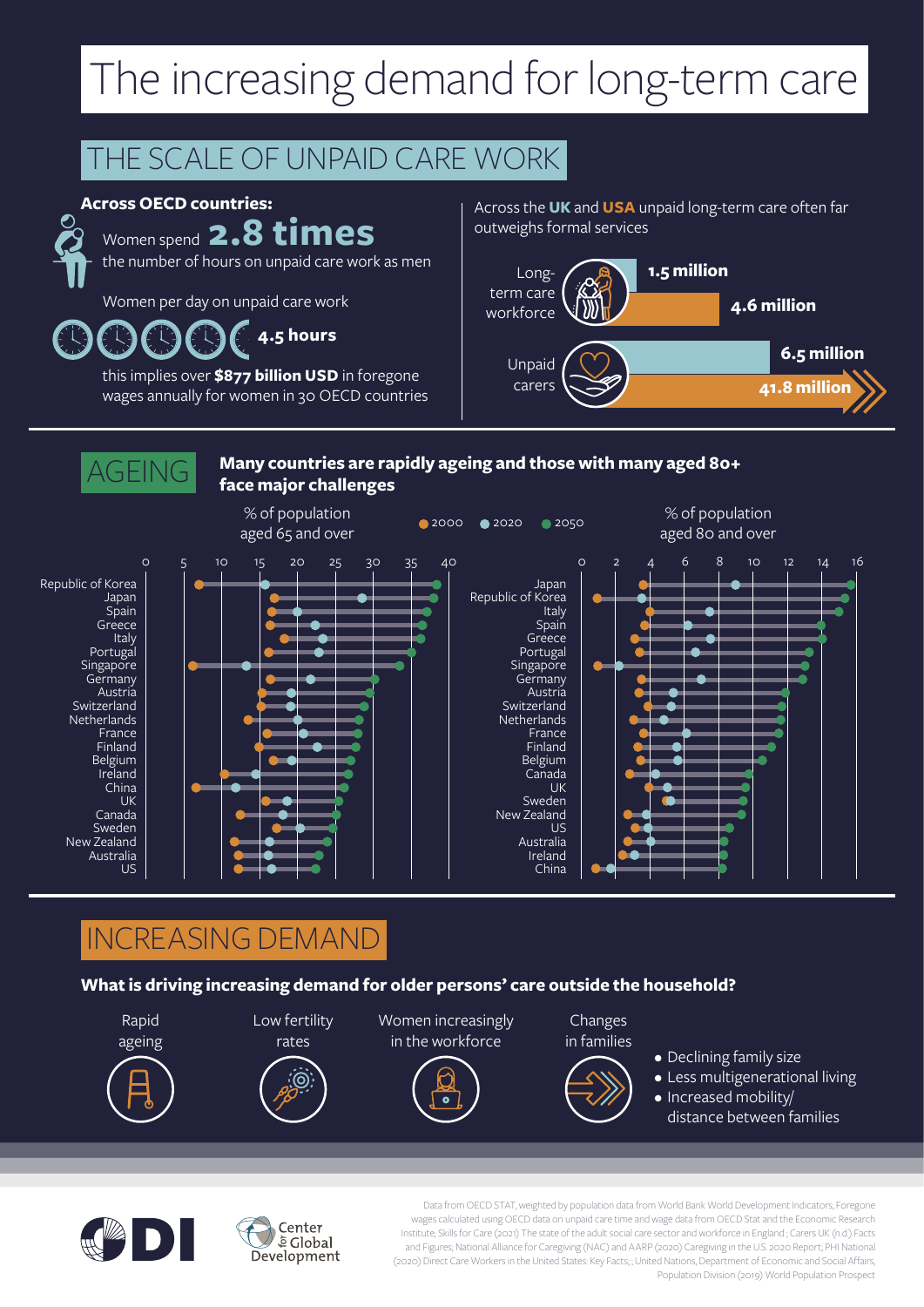# The long-term care workforce in OECD countries



### SHORTAGES AND FORECASTS

#### **OECD countries are struggling to increase their long-term care workforce to meet increasing demand**



By 2040 an additional workers will be needed **13.5 million**





\* 2011 and 2019 (or nearest year), small selection of OECD countries only OECD (2020) Who Cares? Attracting and Retaining Care Workers for the Elderly OECD (2020) Workforce and Safety in Long-Term Care during the Covid-19 pandemic OECD (2021) Health at a Glance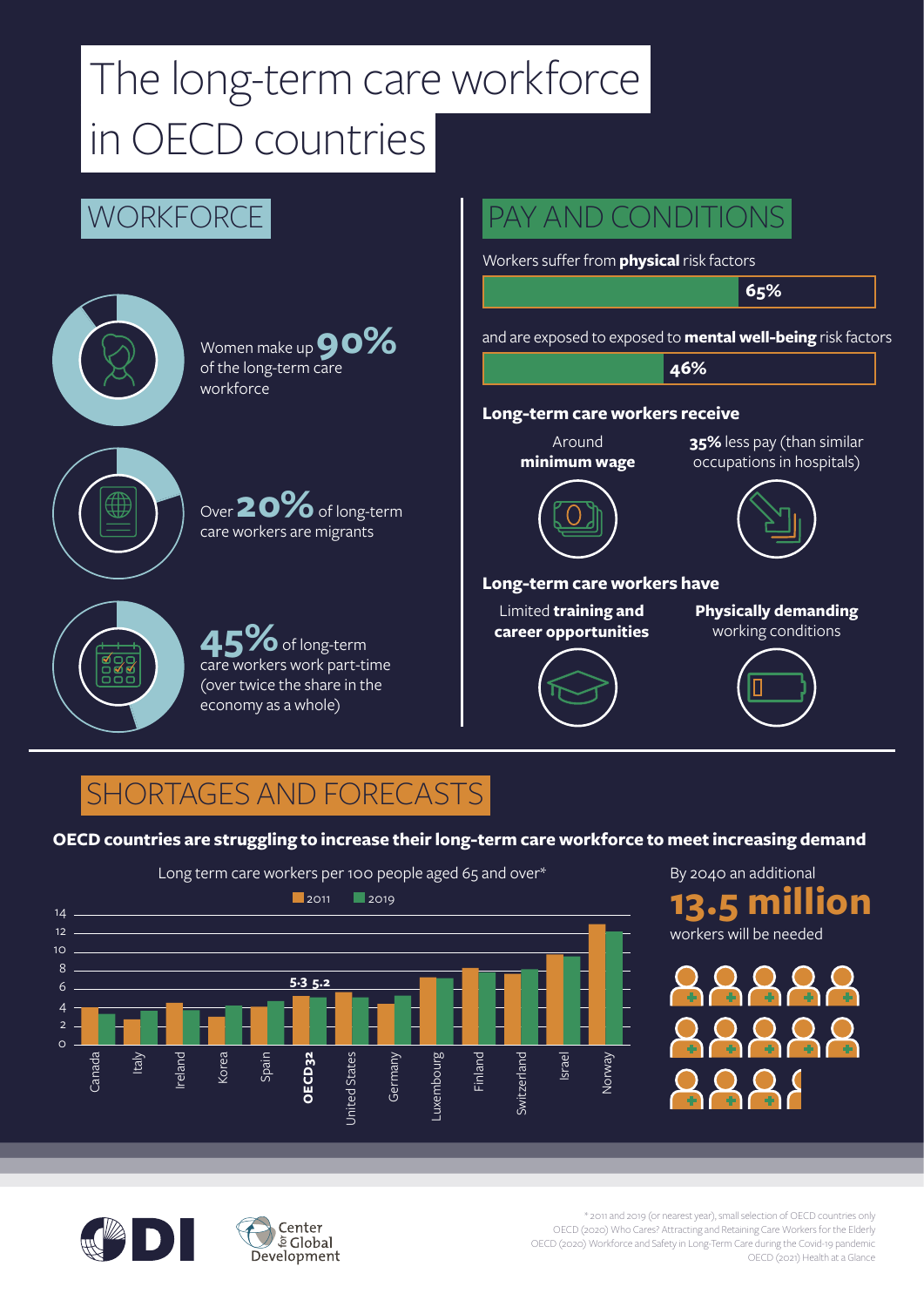## The UK adult social care sector

#### **18% 82%** Community and day care services Black, Asian and Minority Ethnic Foreign-born workers Male Female Average age: **44 Profile of workforce** Home-based care Residential care **WORKFORCE 1.54 million** Work in adult social care **895,000** Care workers **1.28 million** Work in direct care roles **15% 44% 40% 21% 22%**

### PAY AND CONDITIONS

**Adult social care work is amongst the lowest paid occupation in the UK** 



**73%** of care workers earn below a real living wage

### **% zero hours contracts**

Precarious working conditions are most notable for direct care roles



**24%** of the adult social care workforce



**31%** of those working in direct care roles



**55%** of care workers delivering homebased support

### VACANCIES AND FORECASTS

#### **Vacancies Forecasts**



of roles in adult social care were vacant at any one time in 2020/21, equivalent to **105,000** vacancies



this was highest amongst registered **nurses**

**7.6%** and very high for **care workers** 

Center  $\frac{1}{2}$ Global

The population aged 65 and above is projected to grow





\* March 2021 Skills for Care (2021) The state of the adult social care sector and workforce in England; Gardiner (2020) 'Three quarters of care workers in England were paid less than the real living wage on the eve of the pandemic'. The Living Wage Foundation